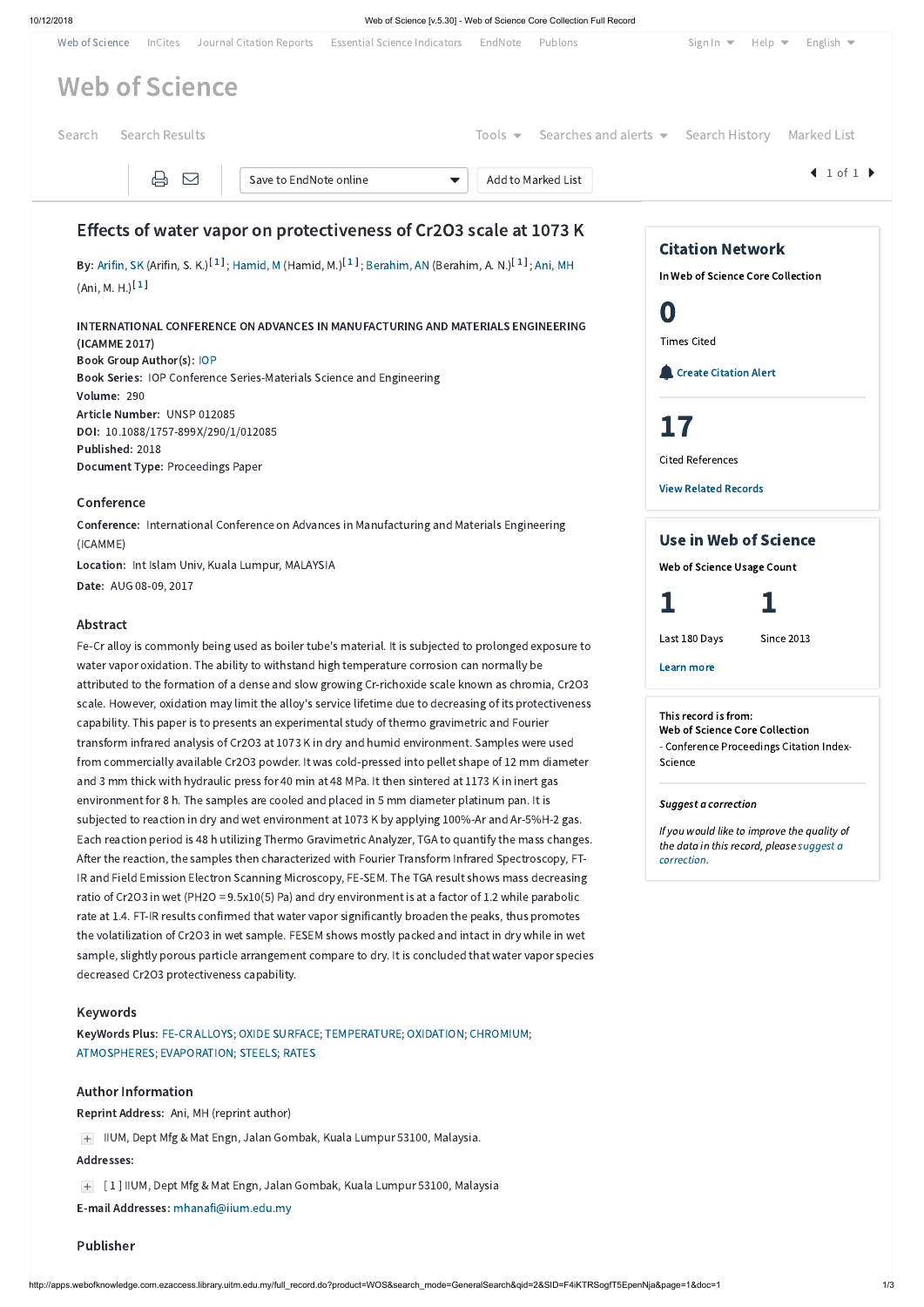IOP PUBLISHING LTD, DIRAC HOUSE, TEMPLE BACK, BRISTOL BS1 6BE, ENGLAND

Categories / Classification Research Areas: Engineering; Materials Science Web of Science Categories: Engineering, Manufacturing; Engineering, Mechanical; Materials Science, Multidisciplinary

# See more data fields

 $1 of 1$ 

#### AN ELECTRON DIFFRACTION STUDY OF OXIDE FILMS FORMED ON MOLYBDENUM, TUNGSTEN, AND ALLOYS OF Times Cited: [14](http://apps.webofknowledge.com.ezaccess.library.uitm.edu.my/CitingArticles.do?product=WOS&SID=F4iKTRSogfT5EpenNja&search_mode=CitingArticles&parentProduct=WOS&parentQid=3&parentDoc=8&REFID=44828402&excludeEventConfig=ExcludeIfFromNonInterProduct) MOLYBDENUM, TUNGSTEN AND NICKEL 8.

|    | <b>Cited References: 17</b><br>Showing 17 of 17<br><b>View All in Cited References page</b>                                                                                                                                                                                                           | (from Web of Science Core Collection) |
|----|-------------------------------------------------------------------------------------------------------------------------------------------------------------------------------------------------------------------------------------------------------------------------------------------------------|---------------------------------------|
| 1. | The Effect of Water Vapor on High Temperature Oxidation of Fe-Cr Alloys at 1073 K<br>By: Ani, Mohd Hanafi Bin; Kodama, Toshiya; Ueda, Mitsutoshi; et al.<br>MATERIALS TRANSACTIONS Volume: 50 Issue: 11 Pages: 2656-2663 Published: NOV 2009                                                          | <b>Times Cited: 27</b>                |
| 2. | The influence of water vapor on the corrosion of chromia-forming steels<br>By: Asteman, H; Segerdahl, K; Svensson, JE; et al.<br>HIGH TEMPERATURE CORROSION AND PROTECTION OF MATERIALS 5, PTS 1 AND 2 Book Series: MATERIALS SCIENCE<br>FORUM Volume: 369-3 Pages: 277-285 Part: 1&2 Published: 2001 | <b>Times Cited: 46</b>                |
| 3. | Title: [not available]<br>By: Barin, I.<br>Thermochemical Data of Pure Substances Published: 1995<br>Publisher: VCH, New York, NY, USA                                                                                                                                                                | Times Cited: 1,146                    |
| 4. | Ab initio study of the chemical states of water on Cr2O3(0001): From the isolated molecule to saturation<br>coverage<br>By: Costa, Dominique; Sharkas, Kamal; Islam, Mazharul M.; et al.<br>SURFACE SCIENCE Volume: 603 Issue: 16 Pages: 2484-2493 Published: AUG 15 2009                             | <b>Times Cited: 35</b>                |
| 5. | Oxidation of alloys in steam environments-a review<br>By: Fry, A.; Osgerby, S.; Wright, M.<br>National Physical Laboratory Report MATC (A) Volume: 90 Pages: 1-39 Published: 2002                                                                                                                     | <b>Times Cited: 5</b>                 |
| 6. | <b>OXIDATION/VAPORIZATION KINETICS OF CR2O3</b><br>By: GRAHAM, HC; DAVIS, HH<br>JOURNAL OF THE AMERICAN CERAMIC SOCIETY Volume: 54 Issue: 2 Pages: 89-& Published: 1971                                                                                                                               | <b>Times Cited: 177</b>               |
| 7. | The oxidation of ferritic stainless steels in simulated solid-oxide fuel-cell atmospheres                                                                                                                                                                                                             | <b>Times Cited: 73</b>                |

By: Hammer, J. E.; Laney, S. J.; Jackson, R. W.; et al.

OXIDATION OF METALS Volume: 67 Issue: 1-2 Pages: 1-38 Published: FEB 2007

By: HICKMAN, JW; GULBRANSEN, EA

TRANSACTIONS OF THE AMERICAN INSTITUTE OF MINING AND METALLURGICAL ENGINEERS Volume: 171 Pages: 371-388 Published: 1947

By: Holcomb, Gordon R.

OXIDATION OF METALS Volume: 69 Issue: 3-4 Pages: 163-180 Published: APR 2008

#### Calculation of [reactive-evaporation](http://apps.webofknowledge.com.ezaccess.library.uitm.edu.my/CitedFullRecord.do?product=WOS&colName=WOS&SID=F4iKTRSogfT5EpenNja&search_mode=CitedFullRecord&isickref=WOS:000253572800003) rates of chromia 9.

Times Cited: [33](http://apps.webofknowledge.com.ezaccess.library.uitm.edu.my/CitingArticles.do?product=WOS&SID=F4iKTRSogfT5EpenNja&search_mode=CitingArticles&parentProduct=WOS&parentQid=3&parentDoc=9&REFID=85239974&excludeEventConfig=ExcludeIfFromNonInterProduct)

Title: [not available] Times Cited: [1](http://apps.webofknowledge.com.ezaccess.library.uitm.edu.my/CitingArticles.do?product=WOS&SID=F4iKTRSogfT5EpenNja&search_mode=CitingArticles&parentProduct=WOS&parentQid=3&parentDoc=10&REFID=559886959&excludeEventConfig=ExcludeIfFromNonInterProduct) 10.